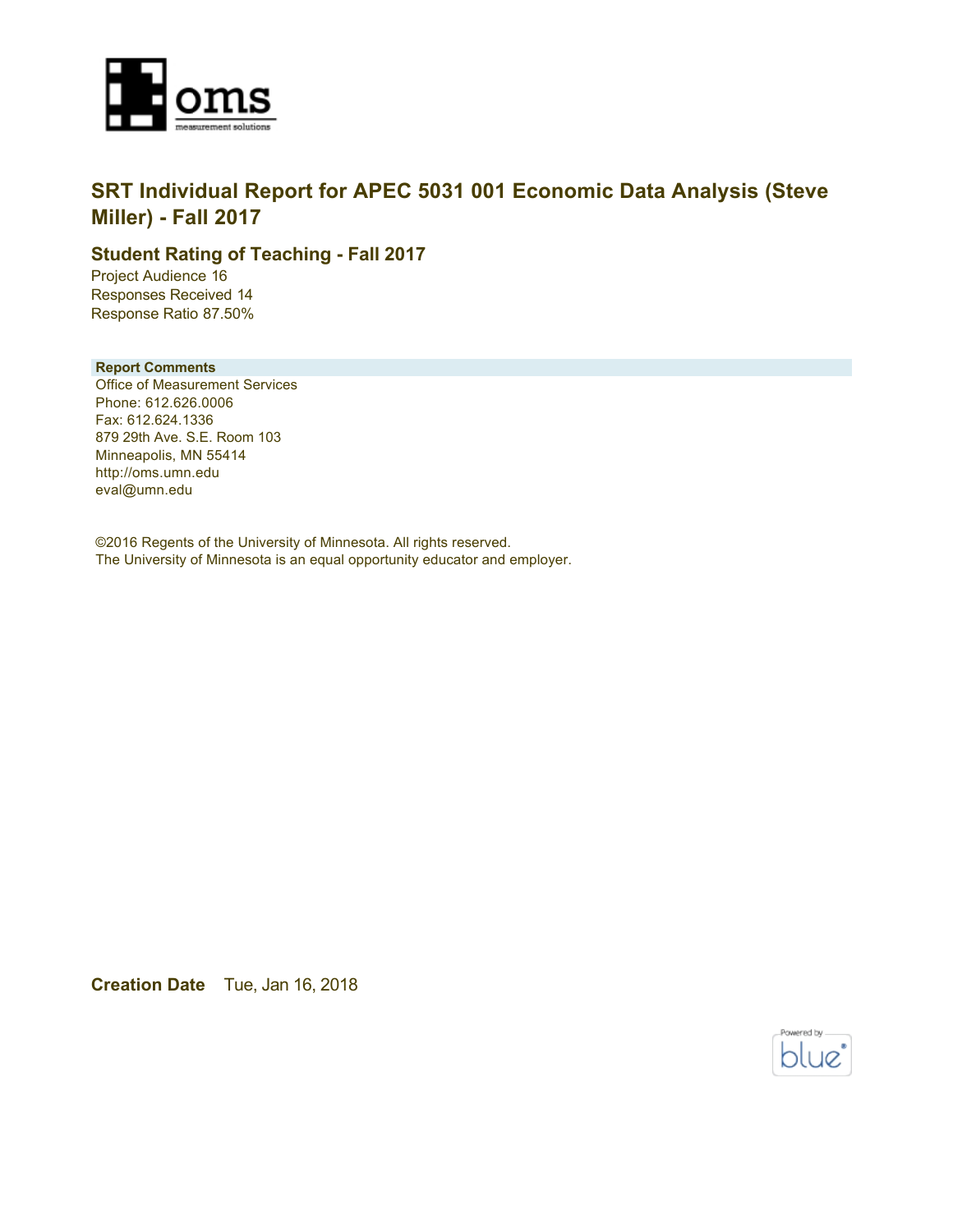#### **Letter from the Director**

In April 2014, the University Senate approved the updated Student Rating of Teaching (SRT) form. The SRT is expected to improve how teaching is assessed by students and help instructors better understand how they can improve their teaching. The SRT results are linked to the University's Student Learning Outcomes (<http://www.slo.umn.edu>).

The updated Student Rating of Teaching is divided into two major sections and two supplemental questions:

- Section 1: Instructor Ratings This section contains five questions for students to rate their instructor and an open-ended question: "What did the instructor do that most helped your learning?"
- Section 2: Course Ratings This section contains six questions for students to rate their course and an open-ended question: "What suggestions do you have for improving this course?"
- Supplemental Questions
	- Did you take this course because it was required or was an elective?
	- How would you rate the physical environment in which you take this class, especially the classroom facilities, including your ability to see, hear, concentrate and participate?

Included in this report are summary statistics for the five Instructor items, the six Course items and the two Supplemental items. If students were administered the online version of the SRT, their specific responses to the open-ended questions are also provided with this summary report.

Beginning Spring Semester 2015, SRT reports will be generated regardless of class size and provided to instructors and Department Chairs/Heads. Please be aware that reports based on small sample sizes need to be interpreted with caution.

For a fuller interpretation of the items and suggestions for improving instruction, please refer to the SRT User's Manual. This Manual, as well as other very useful SRT information, may be found at the SRT website:<http://oms.umn.edu/srt>. For an updated list of training resources, workshops and other sources for instructional support, you may also contact the Center for Teaching and Learning (CTL) (<http://www1.umn.edu/ohr/teachlearn>).

Thank you.

Aroma

Thomas E. Dohm, Ph.D.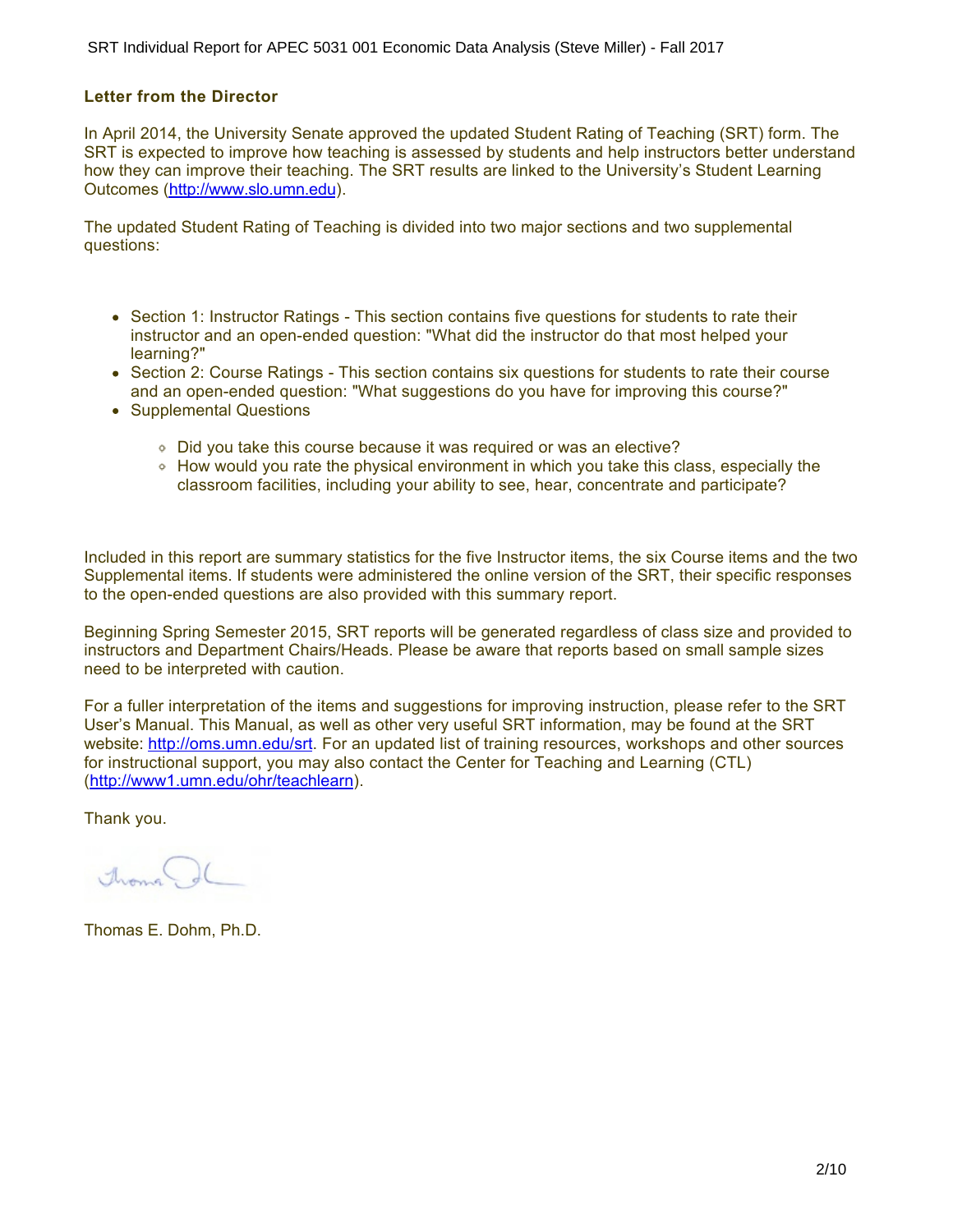# **Instructor Items Carefully read each statement and select a response: - Score**

| <b>Overall</b>                                                                       | Mean 5.86- |      |      |      |      |      |      |      |
|--------------------------------------------------------------------------------------|------------|------|------|------|------|------|------|------|
|                                                                                      |            | 0.00 | 1.00 | 2.00 | 3.00 | 4.00 | 5.00 | 6.00 |
| 1. The instructor was well prepared<br>for class.                                    | Mean 5.93  |      |      |      |      |      |      |      |
|                                                                                      |            | 0.00 | 1.00 | 2.00 | 3.00 | 4.00 | 5.00 | 6.00 |
| 2. The instructor presented the<br>subject matter clearly.                           | Mean 5.64- |      |      |      |      |      |      |      |
|                                                                                      |            | 0.00 | 1.00 | 2.00 | 3.00 | 4.00 | 5.00 | 6.00 |
| 3. The instructor provided feedback<br>intended to improve my course<br>performance. | Mean 5.79  |      |      |      |      |      |      |      |
|                                                                                      |            | 0.00 | 1.00 | 2.00 | 3.00 | 4.00 | 5.00 | 6.00 |
| 4. The instructor treated me with<br>respect.                                        | Mean 6.00- |      |      |      |      |      |      |      |
|                                                                                      |            | 0.00 | 1.00 | 2.00 | 3.00 | 4.00 | 5.00 | 6.00 |
| 5. I would recommend this instructor<br>to other students.                           | Mean 5.93  |      |      |      |      |      |      |      |
|                                                                                      |            | 0.00 | 1.00 | 2.00 | 3.00 | 4.00 | 5.00 | 6.00 |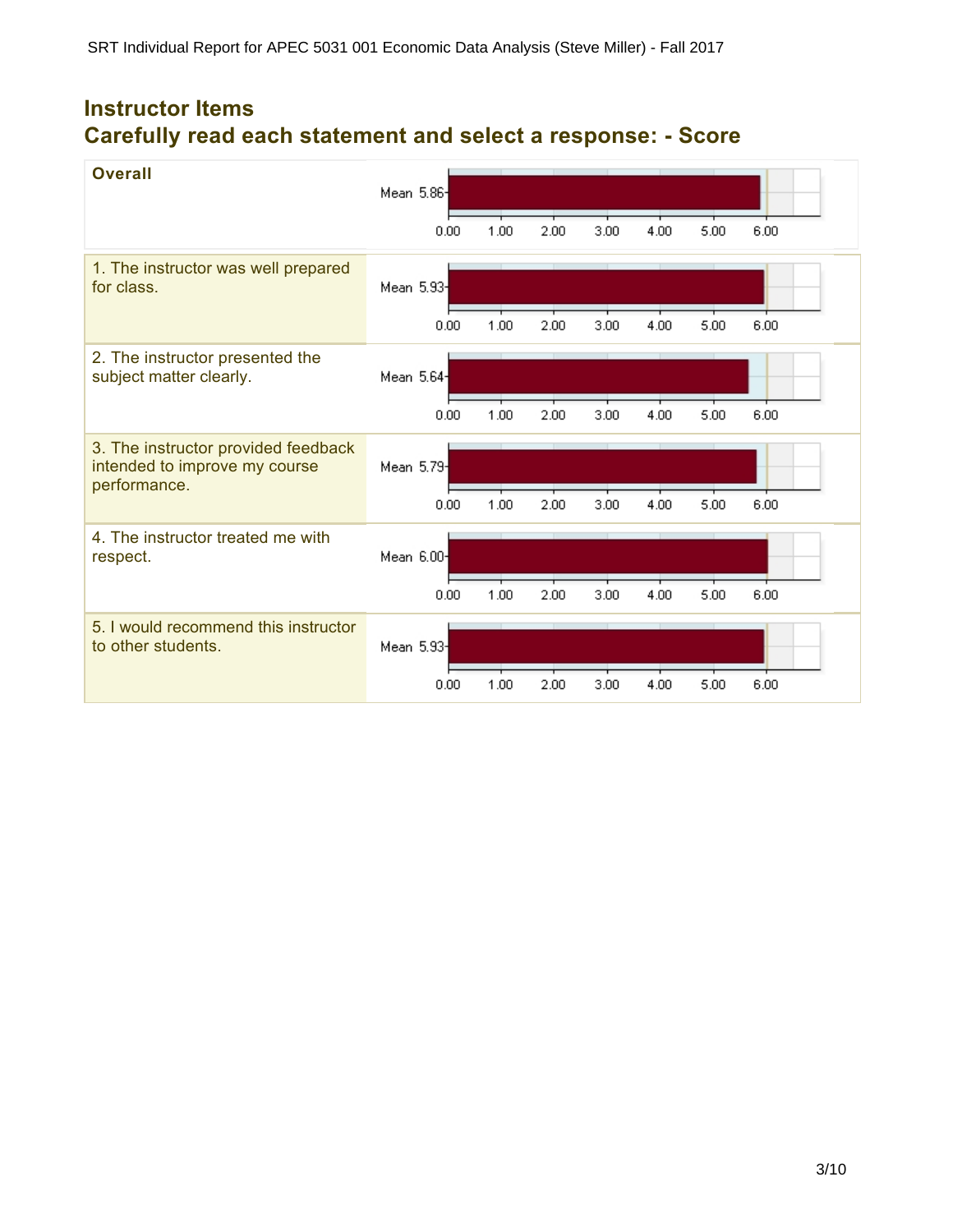## **Instructor Items Carefully read each statement and select a response: - Frequency**

1. The instructor was well prepared for class.



| <b>Statistics</b>         | <b>Value</b> |
|---------------------------|--------------|
| Mean                      | 5.93         |
| Median                    | 6.00         |
| <b>Standard Deviation</b> | 0.27         |

#### 3. The instructor provided feedback intended to improve my course performance.



| <b>Statistics</b>         | <b>Value</b> |
|---------------------------|--------------|
| Mean                      | 5.79         |
| Median                    | 6.00         |
| <b>Standard Deviation</b> | 0.43         |

#### 5. I would recommend this instructor to other students.



2. The instructor presented the subject matter clearly.



| <b>Statistics</b>         | <b>Value</b> |
|---------------------------|--------------|
| Mean                      | 5.64         |
| Median                    | 6.00         |
| <b>Standard Deviation</b> | 0.50         |

### 4. The instructor treated me with respect.

| 6 Strongly Agree      |    | 14 100.00% |    |     |      |
|-----------------------|----|------------|----|-----|------|
| 5 Agree               |    | 0.00%      |    |     |      |
| 4 Somewhat Agree      | 0  | 0.00%      |    |     |      |
| 3 Somewhat Disagree 0 |    | 0.00%      |    |     |      |
| 2 Disagree            |    | 0.00%      |    |     |      |
| 1 Strongly Disagree   | ο  | $0.00\%$   |    |     |      |
| Total                 | 14 |            | 0% | 50% | 100% |
|                       |    |            |    |     |      |

| <b>Value</b> |
|--------------|
| 6.00         |
| 6.00         |
| 0.00         |
|              |

Median 6.00 and 5.000 million of the state of the state of the state of the state of the state of the state of the state of the state of the state of the state of the state of the state of the state of the state of the sta Standard Deviation 6.27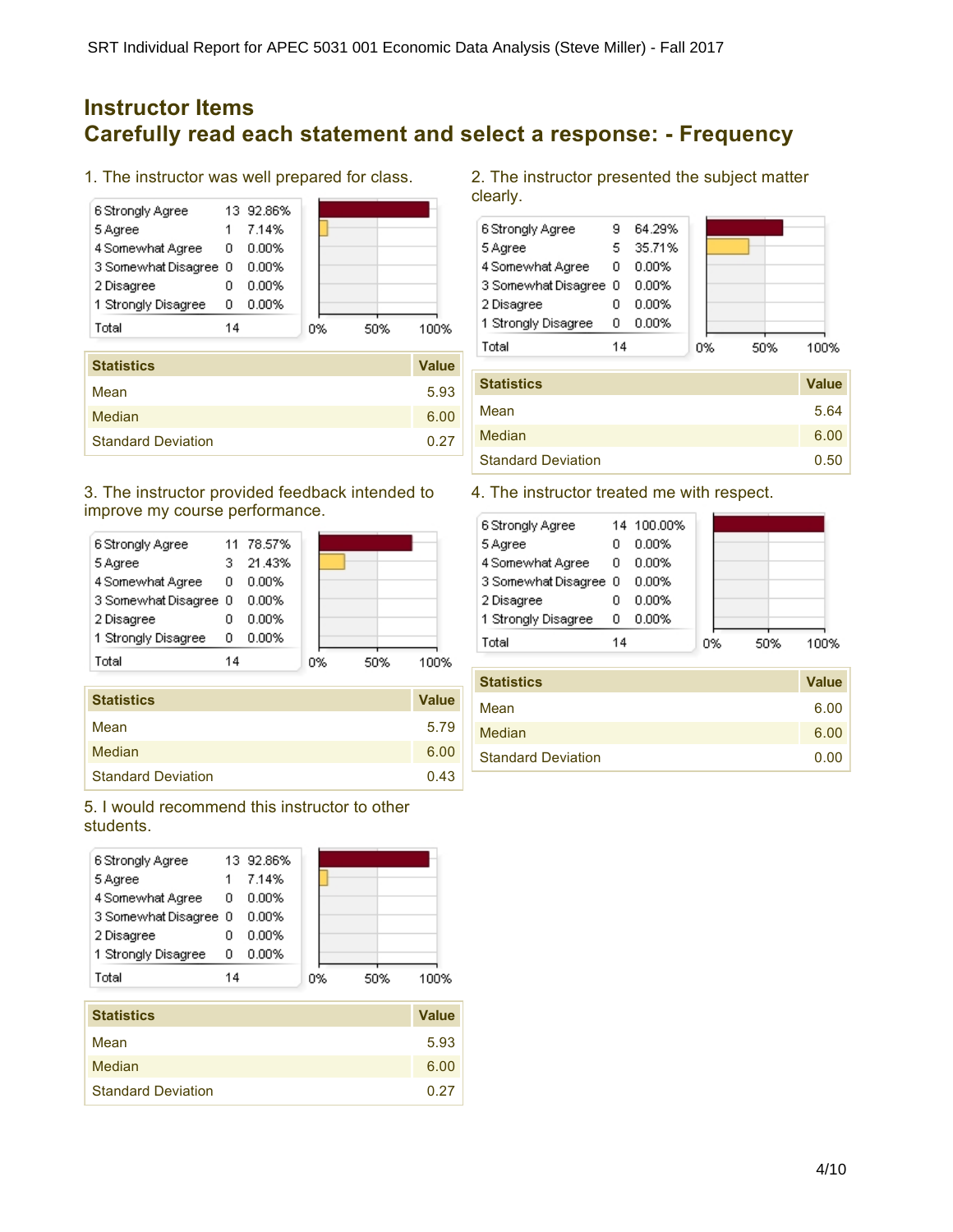# **Did you take this course because it was required or was it an elective?**

| Required<br>Required, but one of several choices 4 30.77% |     | 5 38.46% |    |     |  |
|-----------------------------------------------------------|-----|----------|----|-----|--|
| Elective                                                  |     | - 30.77% |    |     |  |
| Total                                                     | 13. |          | 0% | 50% |  |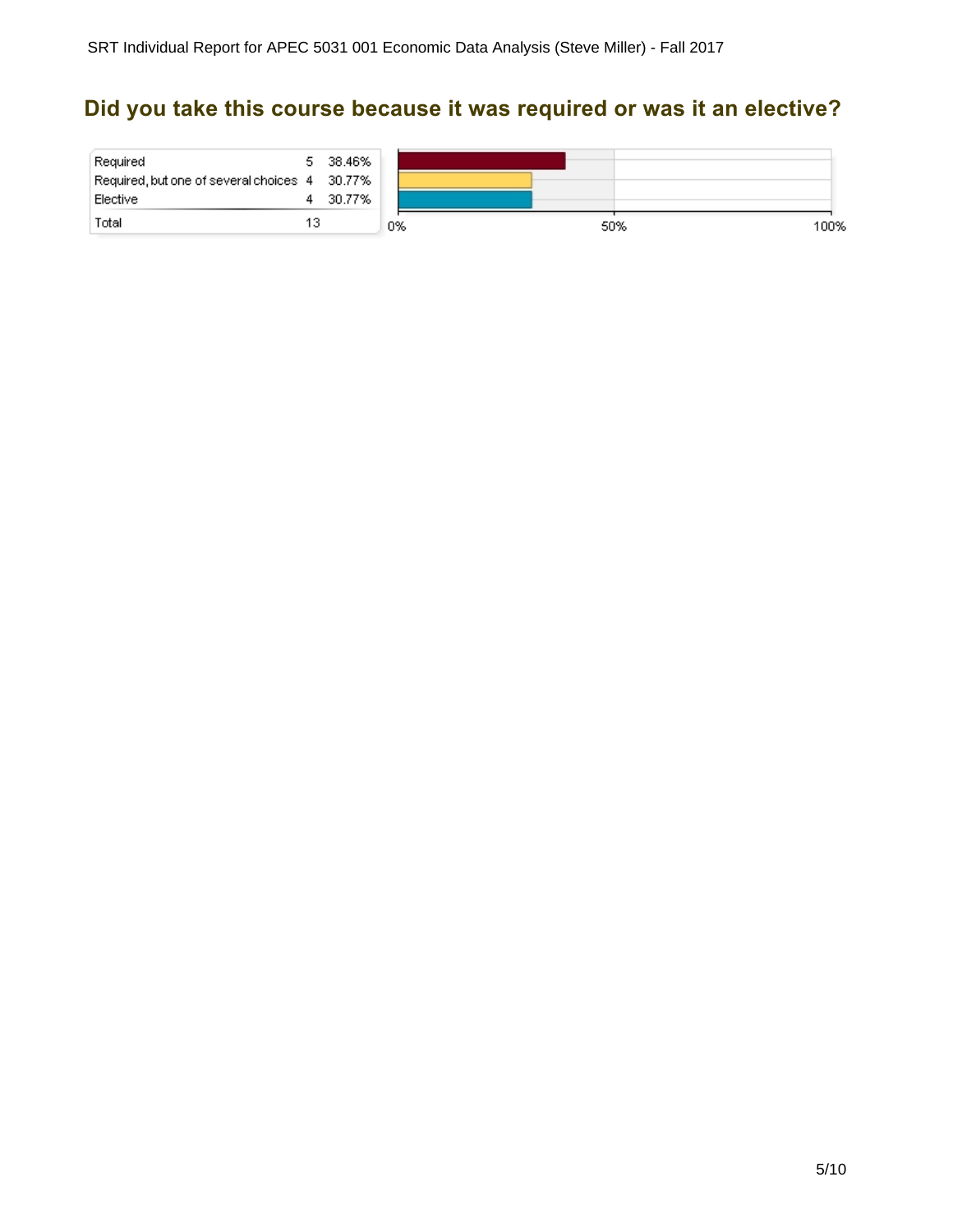## **Course Items Carefully read each statement and select a response: - Score**

| <b>Overall</b>                                                                           | Mean 5.75- |      |      |      |      |      |      |
|------------------------------------------------------------------------------------------|------------|------|------|------|------|------|------|
|                                                                                          | 0.00       | 1.00 | 2.00 | 3.00 | 4.00 | 5.00 | 6.00 |
| 1. I have a deeper understanding of<br>the subject matter as a result of this<br>course. | Mean 5.86  |      |      |      |      |      |      |
|                                                                                          | 0.00       | 1.00 | 2.00 | 3.00 | 4.00 | 5.00 | 6.00 |
| 2. My interest in the subject matter<br>was stimulated by this course.                   | Mean 5.71- |      |      |      |      |      |      |
|                                                                                          | 0.00       | 1.00 | 2.00 | 3.00 | 4.00 | 5.00 | 6.00 |
| 3. Instructional technology<br>employed in this course was<br>effective.                 | Mean 5.57- |      |      |      |      |      |      |
|                                                                                          | 0.00       | 1.00 | 2.00 | 3.00 | 4.00 | 5.00 | 6.00 |
| 4. The grading standards for this<br>course were clear.                                  | Mean 5.79  |      |      |      |      |      |      |
|                                                                                          | 0.00       | 1.00 | 2.00 | 3.00 | 4.00 | 5.00 | 6.00 |
| 5. I would recommend this course to<br>other students.                                   | Mean 5.85  |      |      |      |      |      |      |
|                                                                                          | 0.00       | 1.00 | 2.00 | 3.00 | 4.00 | 5.00 | 6.00 |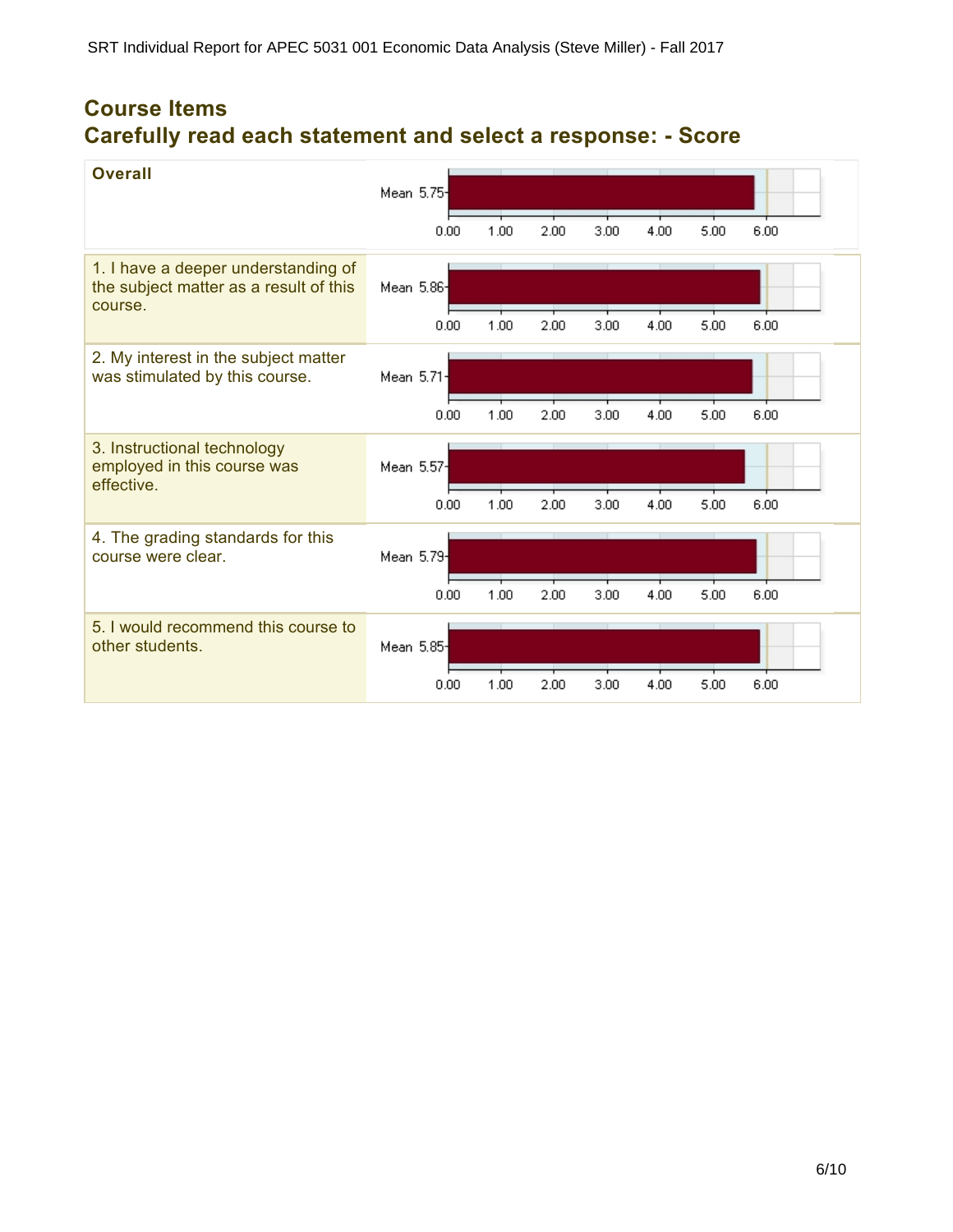## **Course Items Carefully read each statement and select a response: - Frequency**

1. I have a deeper understanding of the subject matter as a result of this course.

| 6 Strongly Agree      |    | 12 85.71% |    |     |      |  |
|-----------------------|----|-----------|----|-----|------|--|
| 5 Agree               |    | 14.29%    |    |     |      |  |
| 4 Somewhat Agree      | 0  | 0.00%     |    |     |      |  |
| 3 Somewhat Disagree 0 |    | 0.00%     |    |     |      |  |
| 2 Disagree            |    | 0.00%     |    |     |      |  |
| 1 Strongly Disagree   | 0  | 0.00%     |    |     |      |  |
| Total                 | 14 |           | 0% | 50% | 100% |  |

| <b>Statistics</b>         | <b>Value</b> |
|---------------------------|--------------|
| Mean                      | 5.86         |
| Median                    | 6.00         |
| <b>Standard Deviation</b> | 0.36         |

3. Instructional technology employed in this course was effective.



| <b>Statistics</b>         | <b>Value</b> |
|---------------------------|--------------|
| Mean                      | 5.57         |
| Median                    | 6.00         |
| <b>Standard Deviation</b> | 0.76         |

5. I would recommend this course to other students.

| 6 Strongly Agree      | 11. | 84.62%   |    |     |      |
|-----------------------|-----|----------|----|-----|------|
| 5 Agree               |     | 15.38%   |    |     |      |
| 4 Somewhat Agree      | 0   | 0.00%    |    |     |      |
| 3 Somewhat Disagree 0 |     | 0.00%    |    |     |      |
| 2 Disagree            |     | 0.00%    |    |     |      |
| 1 Strongly Disagree   | n   | $0.00\%$ |    |     |      |
| Total                 | 13  |          | 0% | 50% | 100% |
|                       |     |          |    |     |      |

| <b>Statistics</b>         | <b>Value</b> |
|---------------------------|--------------|
| Mean                      | 5.85         |
| Median                    | 6.00         |
| <b>Standard Deviation</b> | 0.38         |

2. My interest in the subject matter was stimulated by this course.



| <b>Statistics</b>         | <b>Value</b> |
|---------------------------|--------------|
| Mean                      | 5.71         |
| Median                    | 6.00         |
| <b>Standard Deviation</b> | 0.47         |

#### 4. The grading standards for this course were clear.

| 6 Strongly Agree      |    | 11 78.57% |    |     |      |
|-----------------------|----|-----------|----|-----|------|
| 5 Agree               |    | 21.43%    |    |     |      |
| 4 Somewhat Agree 0    |    | 0.00%     |    |     |      |
| 3 Somewhat Disagree 0 |    | 0.00%     |    |     |      |
| 2 Disagree            | n  | 0.00%     |    |     |      |
| 1 Strongly Disagree   | n  | 0.00%     |    |     |      |
| Total                 | 14 |           | 0% | 50% | 1በበ% |
|                       |    |           |    |     |      |

| <b>Statistics</b>         | <b>Value</b> |
|---------------------------|--------------|
| Mean                      | 5.79         |
| Median                    | 6.00         |
| <b>Standard Deviation</b> | 0.43         |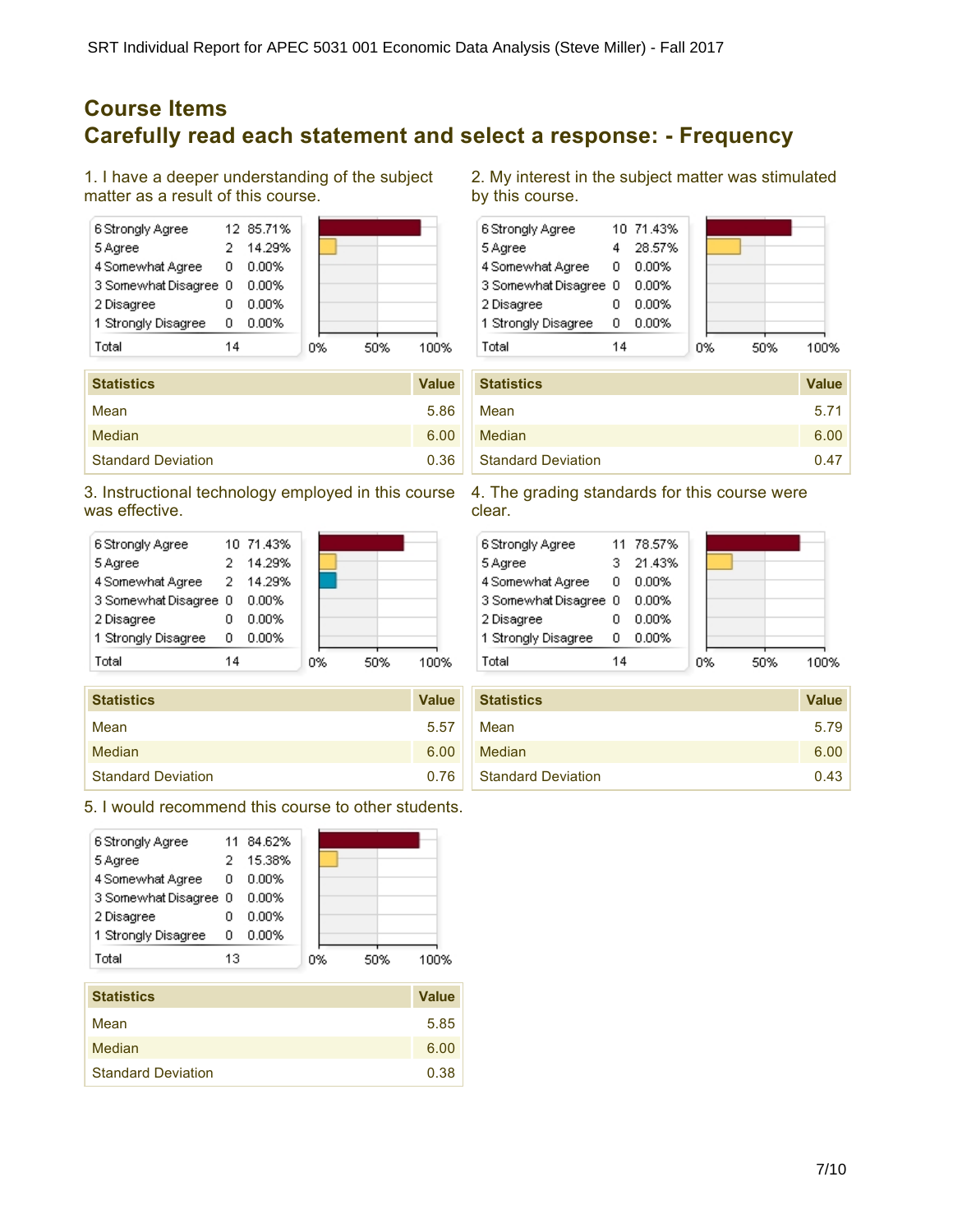## **Approximately how many hours per week do you spend working on homework, reading, and projects for this course?**

| 10-14 hours per week<br>15 hours per week or more 0 0.00%<br>Total | 14 | 7.14%           | 0% | 50%<br>100% |
|--------------------------------------------------------------------|----|-----------------|----|-------------|
| 3-5 hours per week<br>6-9 hours per week                           | 6  | 42.86%          |    |             |
| 0-2 hours per week                                                 | 6  | 7.14%<br>42.86% |    |             |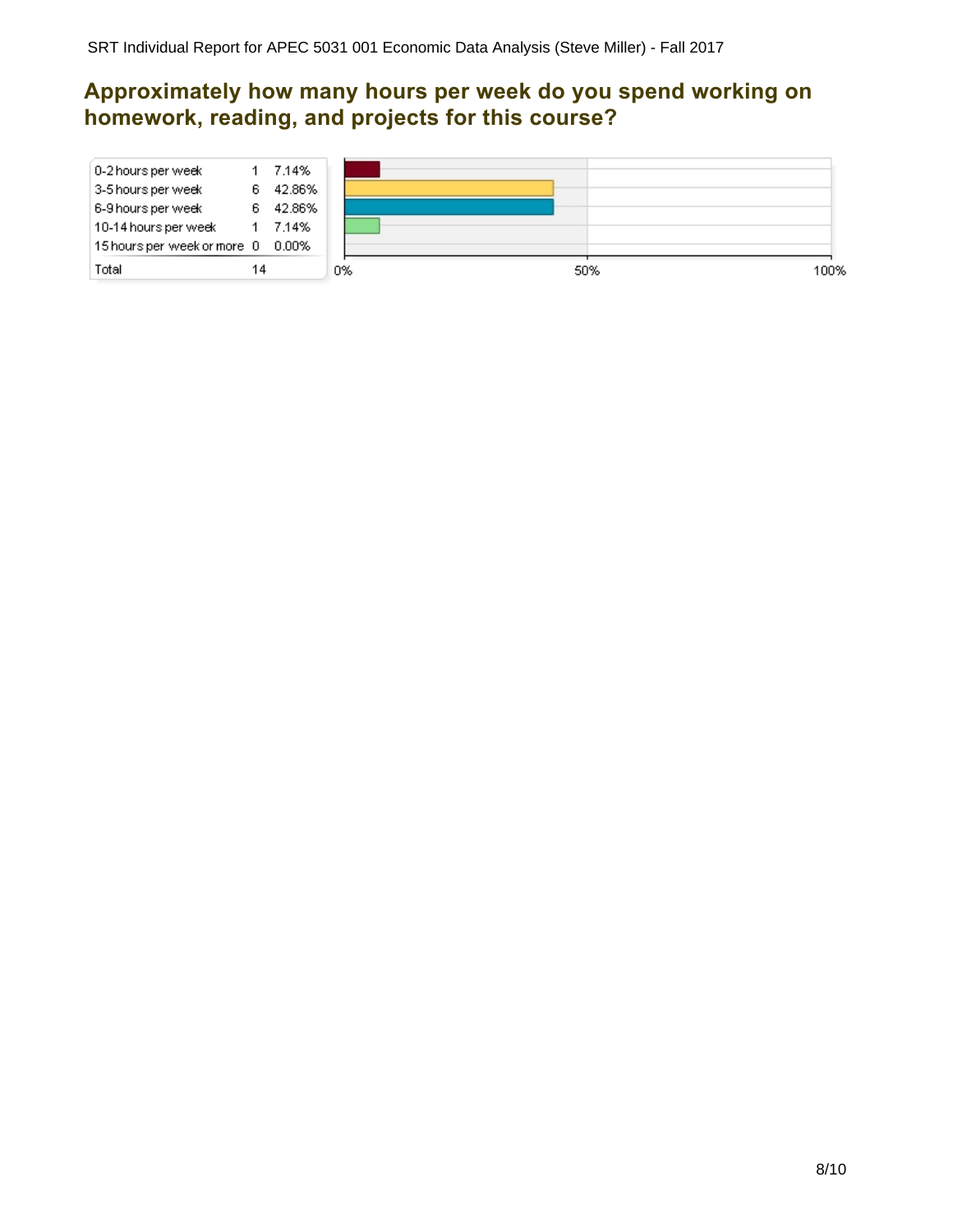## **How would you rate the physical environment in which you take this class, especially the classroom facilities, including your ability to see, hear, concentrate and participate?**